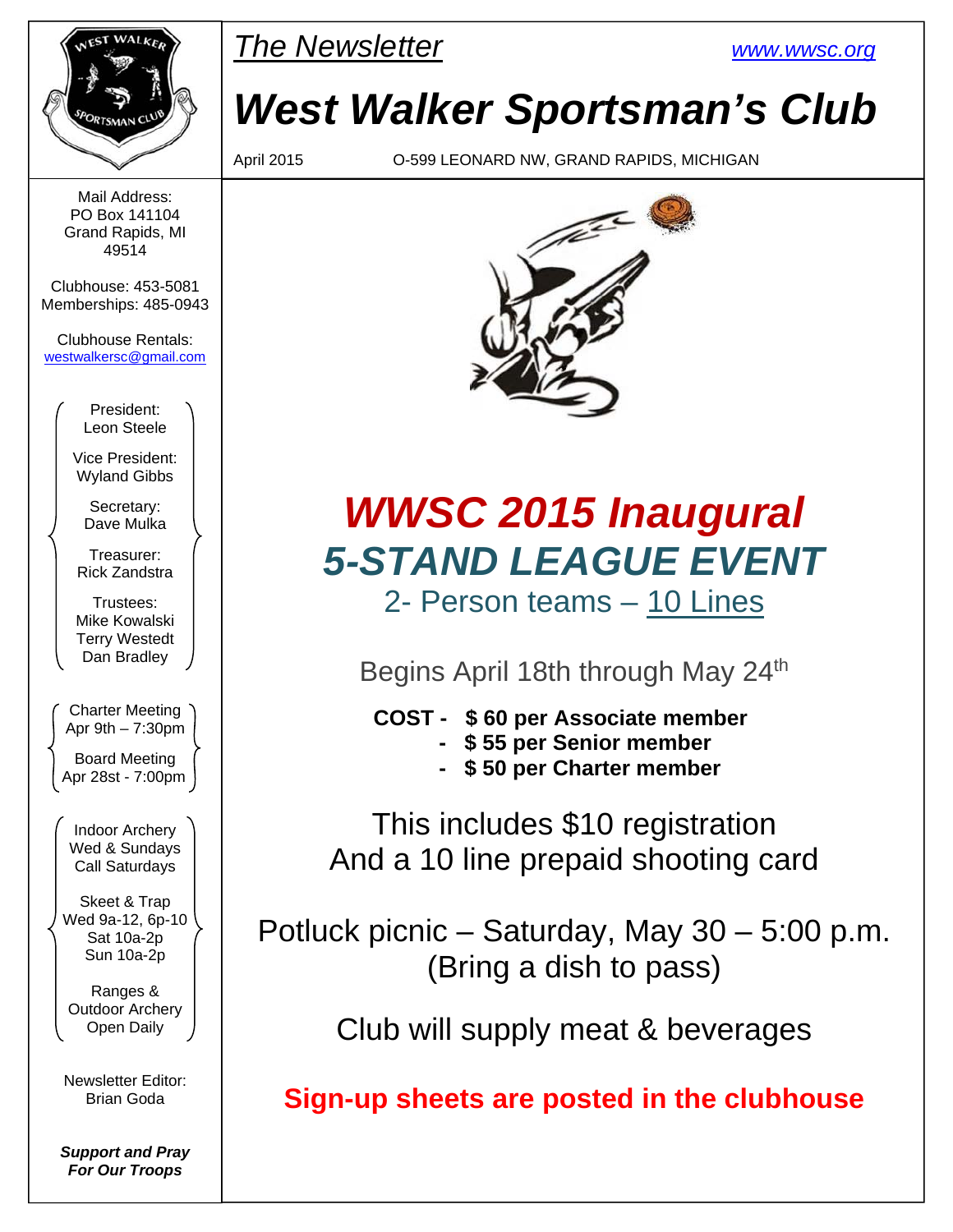# **Spring League**

Trap & Skeet

Starts --- May 2, 2015

Ends --- June 7, 2015

10 Lines in 6 weeks

League Fees - \$15 1<sup>st</sup> Event

\$10 2<sup>nd</sup> Event

\$5 3<sup>rd</sup> Event

5 Person Teams *Trap* & *Skeet* 

2 Person Teams 20 ga. *Skeet*

410 *Skeet*



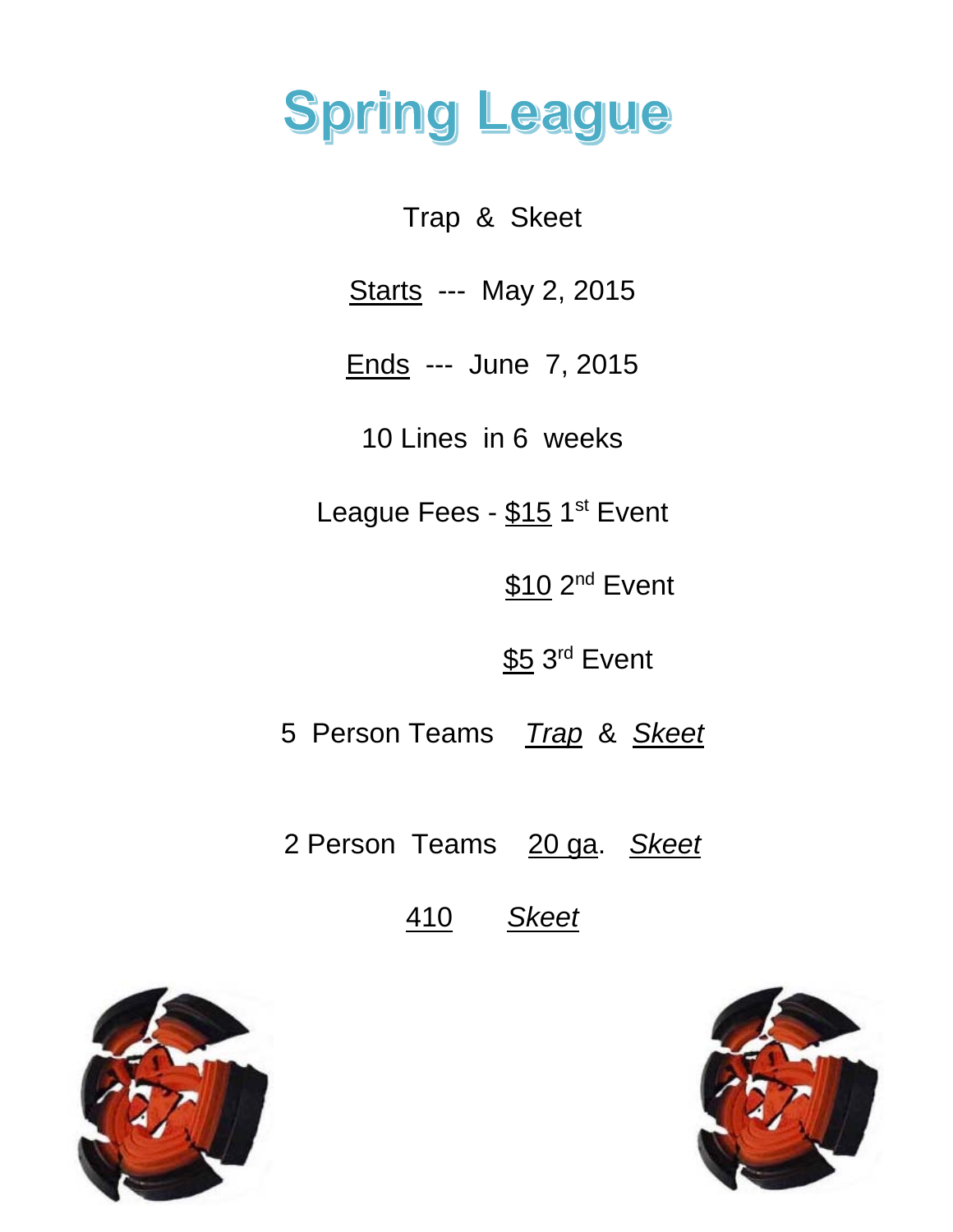#### **Gun Safes**

Walk – In Vault Doors Fort Knox – American Security – Graffunder

## **HOOGERHYDE SAFE**

1033 Leonard St NW, Grand Rapids, MI 49504 **Phone: (616) 458-6365** Fax: (616) 485-2554

### **SK FULL DRAW 3-D ARCHERY RANGE**

10751 12th Ave., Grand Rapids, MI 49534 Phone: **(616) 791-7970** 

Open 7 Days **Stan Kurek**

Dawn to Dusk WWSC Member

| 2015 Big Gun Raffle |                                              |                         |  |  |  |  |  |
|---------------------|----------------------------------------------|-------------------------|--|--|--|--|--|
| <b>Jan 27</b>       | Glock G21Gen 4 or G30S in .45 cal            | Rod Cotts #92           |  |  |  |  |  |
| Feb <sub>24</sub>   | Savage B-mag 17WSM                           | <b>Mark Crauss #242</b> |  |  |  |  |  |
| <b>Mar 31</b>       | Ruger LC9 Model 3200 9mm                     | John Hawkins #102       |  |  |  |  |  |
| Apr 28              | Ruger 10/22 Distributor Exclusive            |                         |  |  |  |  |  |
| <b>May 26</b>       | <b>S&amp;W M&amp;P Shield, 9mm</b>           |                         |  |  |  |  |  |
| <b>Jun 30</b>       | Marlin 60 (.22lr) AND Savage Rascal (.22lr)  |                         |  |  |  |  |  |
| <b>Jul 28</b>       | S&W Model 642 .38cal                         |                         |  |  |  |  |  |
| <b>Aug 25</b>       | Ruger American Centerfire std or youth cal.  |                         |  |  |  |  |  |
| Sep 29              | Glock 42 .380 Cal Semi-auto                  |                         |  |  |  |  |  |
| <b>Oct 27</b>       | Savage 11/111 Trophy Hunter XP w/Nikon scope |                         |  |  |  |  |  |
| <b>Nov 24</b>       | Springfield XD 3", .40Cal w/night sights     |                         |  |  |  |  |  |
| <b>Dec 29</b>       | Beretta A300 Outlander Camo Max4 12ga.       |                         |  |  |  |  |  |
|                     |                                              |                         |  |  |  |  |  |



## Monday Night Archery League Winners

#### Range Monitors Wanted

West Walker Sportsman Club is looking for range monitors to check memberships on the rifle & pistol ranges in four to six hour shifts. If you are retired or have free time during the daylight hours and share an interest in promoting a safe shooting environment, please contact Don Mize at 616-334-3246. These are voluntary positions. Qualified monitors will receive free annual membership renewal.

Upcoming Steak Nights are Wednesday, April 1<sup>st</sup>, May 6<sup>th</sup>, June 3<sup>rd</sup>, July 15<sup>th</sup> and August 5th. Dinner includes a baked potato, garlic bread, veggies and a salad. Prices are \$10.00 for nonmembers. Associate members and anyone participating in an ATA/NSSA shoot pay only \$8.00. Only \$6.00 for Charter members. What a deal!

#### **April Range Hours**

**April 1 – 15** 

Mon – Sat: 9:00am – 7:00pm Sundays: 10:00am – 7:00pm

#### **April 16 – 31**

Mon – Sat: 9:00am – 7:30pm Sundays: 10:00am – 7:30pm Link for range hours: http://www.wwsc.org/rangehours.shtml Link for range rules: http://www.wwsc.org/img/ranges/Ra



Newest member of the Hall of Shame